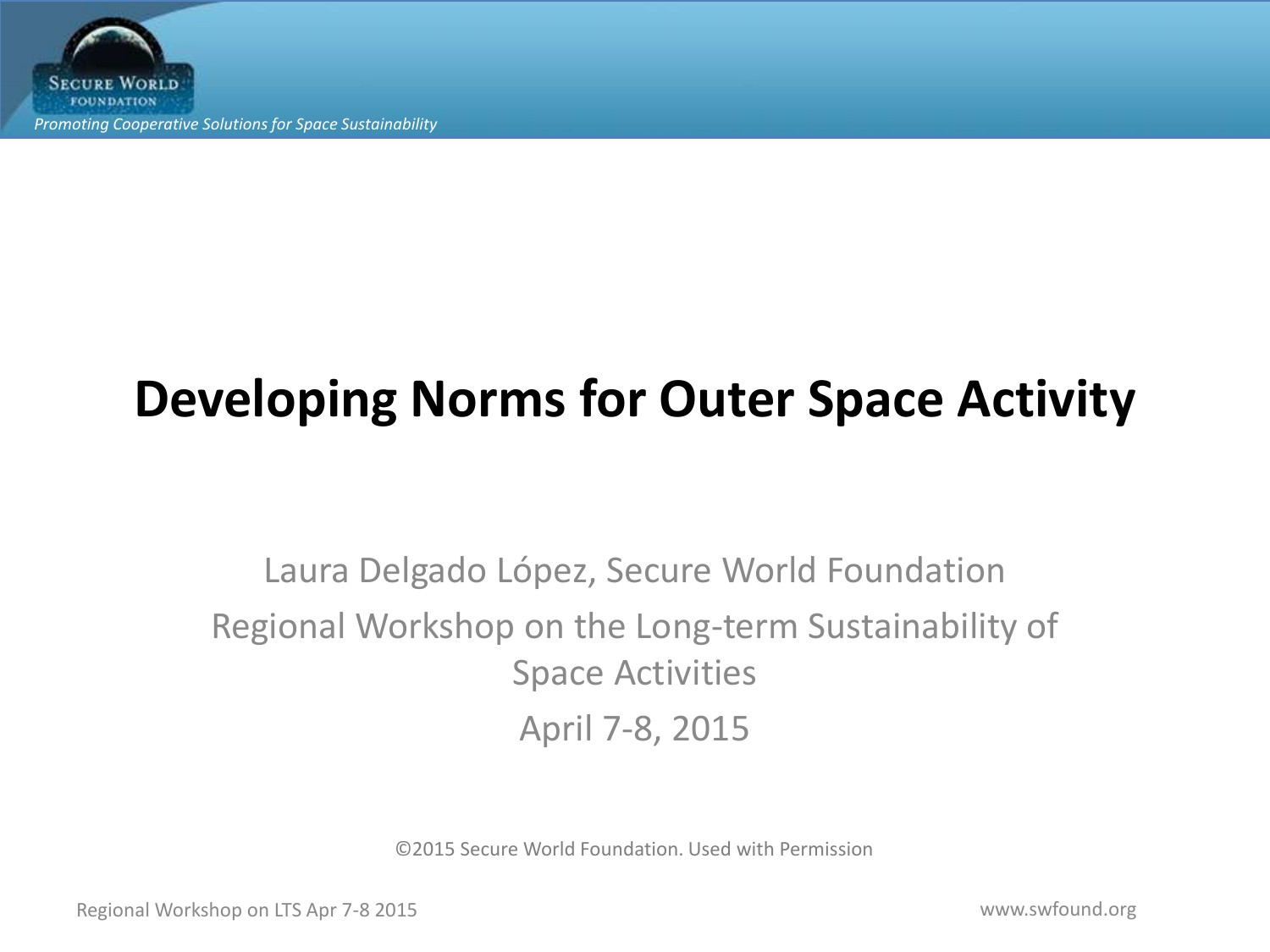



- Development of international principles, adoption of treaties and agreements within UNCOPUOS
- Four main, widely adopted space treaties:
	- The Treaty on Principles Governing the Activities of States in the Exploration and Use of Outer Space, including the Moon and Other Celestial Bodies (the "Outer Space Treaty"), 1967;
	- The Agreement on the Rescue of Astronauts, the Return of Astronauts and the Return of Objects Launched into Outer Space (the "Rescue Agreement"), 1968;
	- The Convention on International Liability for Damage Caused by Space Objects (the "Liability Convention"), 1972;
	- The Convention on Registration of Objects Launched into Outer Space (the "Registration Convention"), 1975 - 1976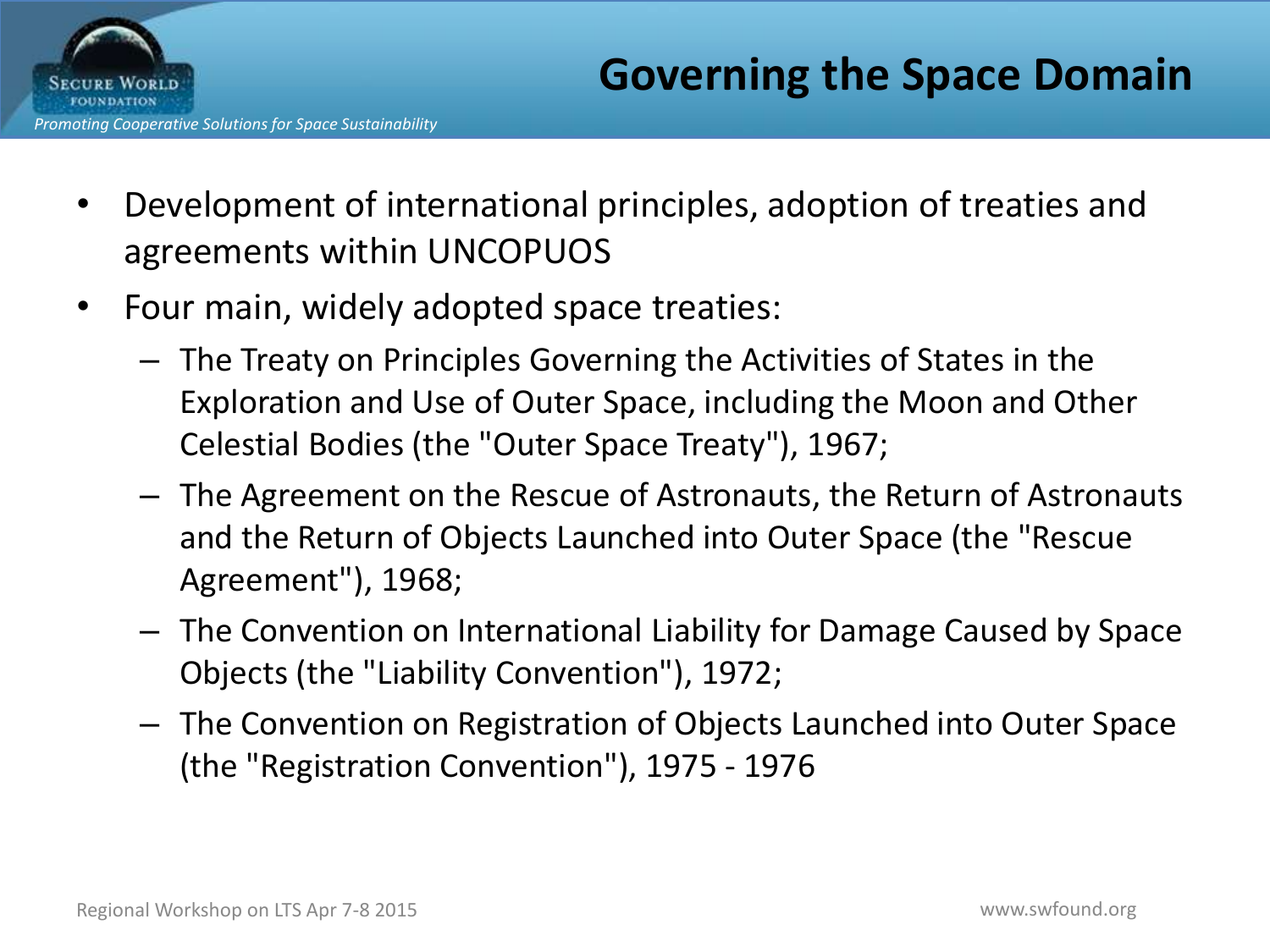

- Less momentum in development of treaties
	- The Agreement Governing the Activities of States on the Moon and Other Celestial Bodies (the "Moon Agreement"), 1979-1984
	- 2008 Proposed Treaty on the Prevention of Placement of Weapons in Outer Space, the Threat or Use of Force Against Outer Space Objects *(PPWT)*
	- Deadlocked UN Conference on Disarmament *(CD)*
- Other mechanisms, including norms of behavior, gaining more relevance to address challenges of changing domain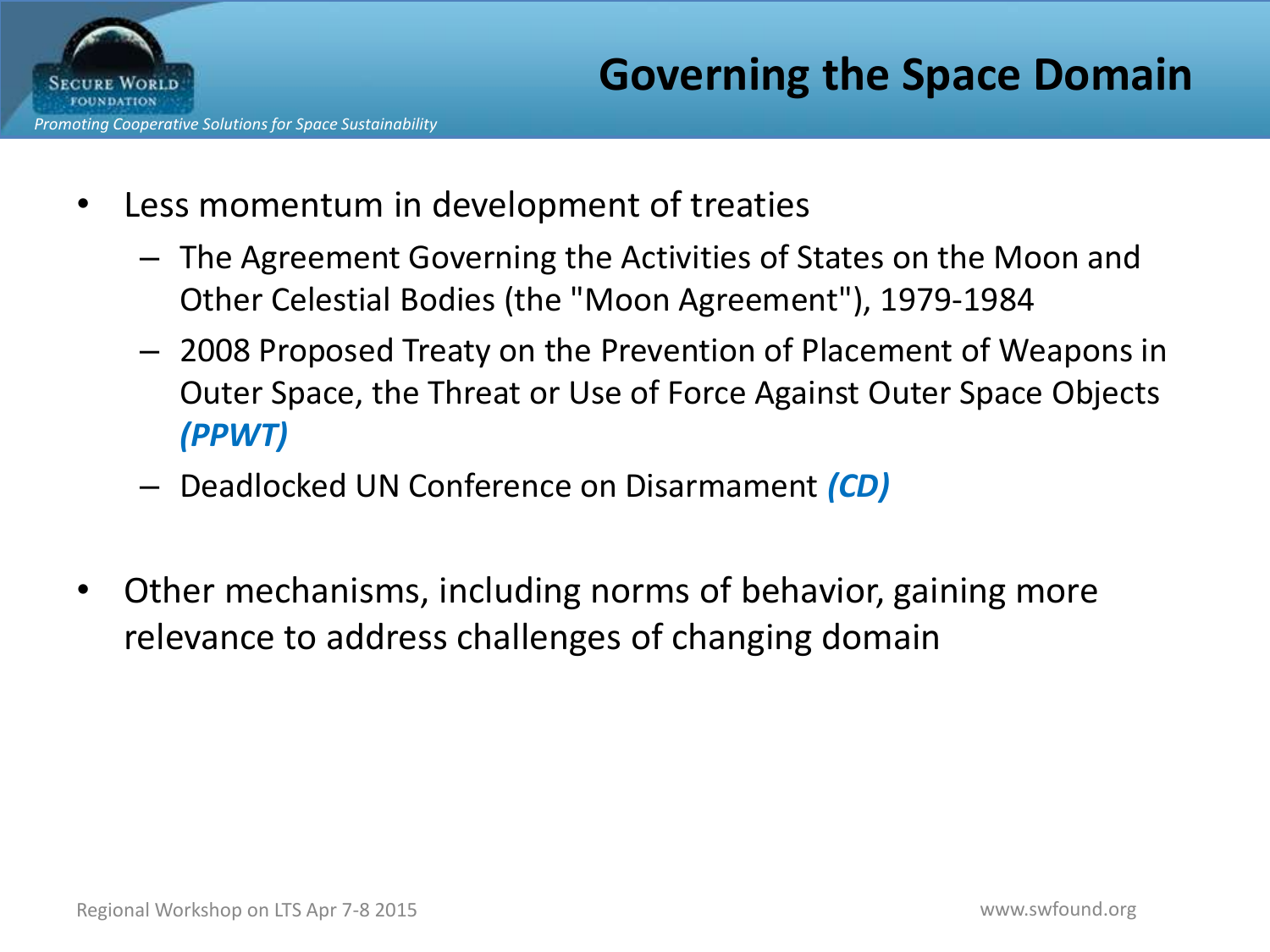**SECURE WORLD** 

- Increased availability of space technology : changed environment
- Space actors now include 70+ nations, private sector companies, NGOs, university teams
- Shift in how we approach space affects possibilities for space and security
- Challenges resulting from increased activity pose risks to activities of all actors, raise new questions.
- Goal: *stable, predictable space environment*
	- Will allow us to enjoy continued benefits from use of and access to space
	- Increasingly important role of commercial entities, dealing with diversity of actors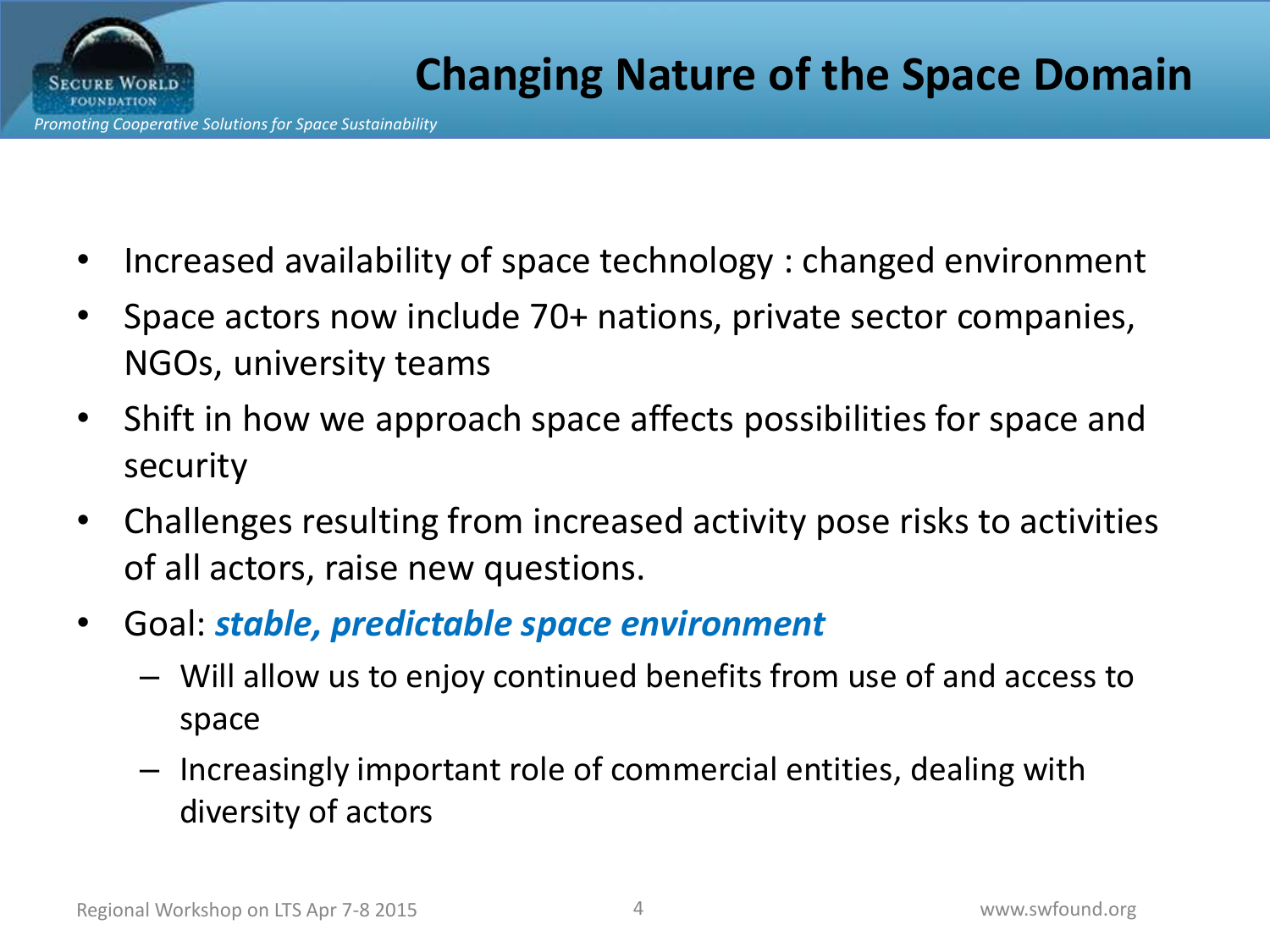

- "Rules of the road" shared understanding of responsible behavior
- Cornerstone of international space activities since 1950s
	- 1962 *Declaration of Legal Principles Governing the Activities of States in the Exploration and Use of Outer Space*
	- *1996 - Declaration on International Cooperation in the Exploration and Use of Outer Space for the Benefit and in the Interest of All States, Taking into Particular Account the Needs of Developing Countries*
- Include TCBMs help build trust, reduce misinterpretation and miscalculation
- Can augment principles contained in treaties while addressing dualuse challenge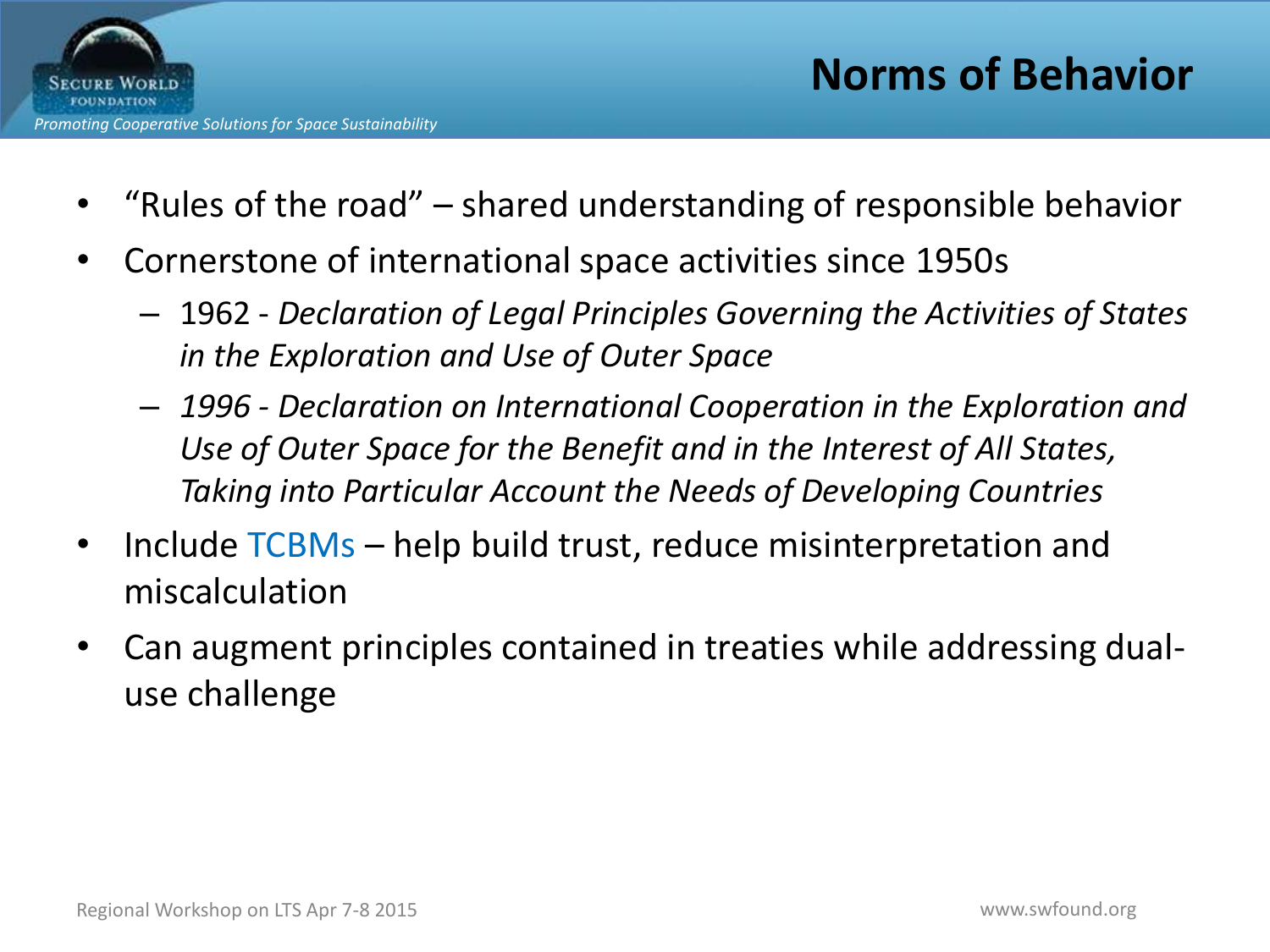

**The challenge of dual-use**

- Space technologies can be *dual-use*
	- *Intent, not hardware*, going to be key
	- How do you *demonstrate responsible*, non-threatening use of space?
	- Even more relevant for next-generation issues like active debris removal or on-orbit servicing
- International *cooperation can clarify* intent, also build incentives – *Norms of behavior* can help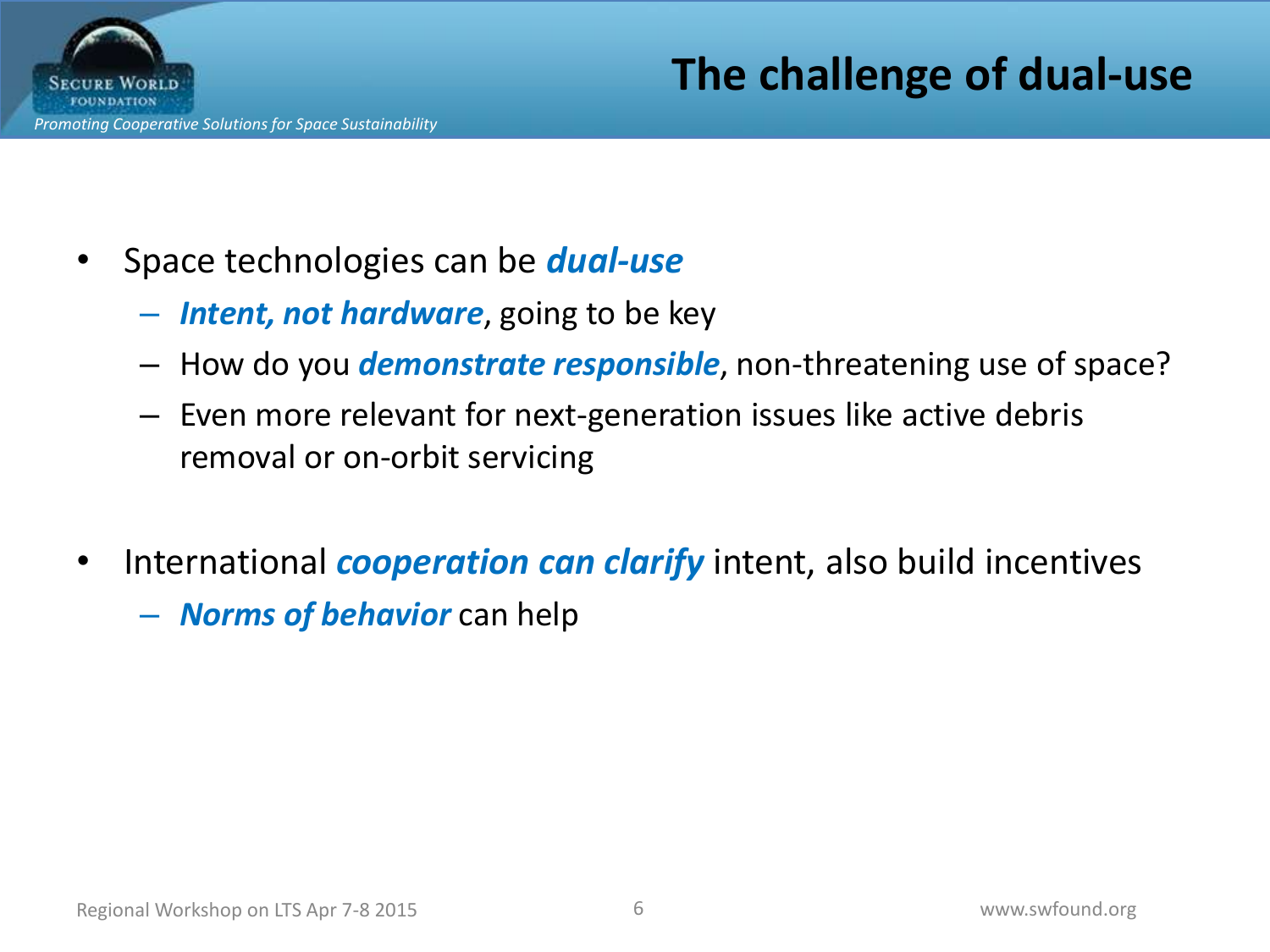

- Major space sustainability challenge
- Process: Inter-Agency Space Debris Coordination Committee (IADC) combined best-practices of members; submitted to COPUOS STSC; revised and endorsed in 2007; then endorsed by UNGA
- Voluntary technical guidance
- Widespread application: endorsed into domestic licensing requirements, serving as benchmarks for activities of multiple agencies
- Example of how non-binding measures can be supported by national legislation/requirements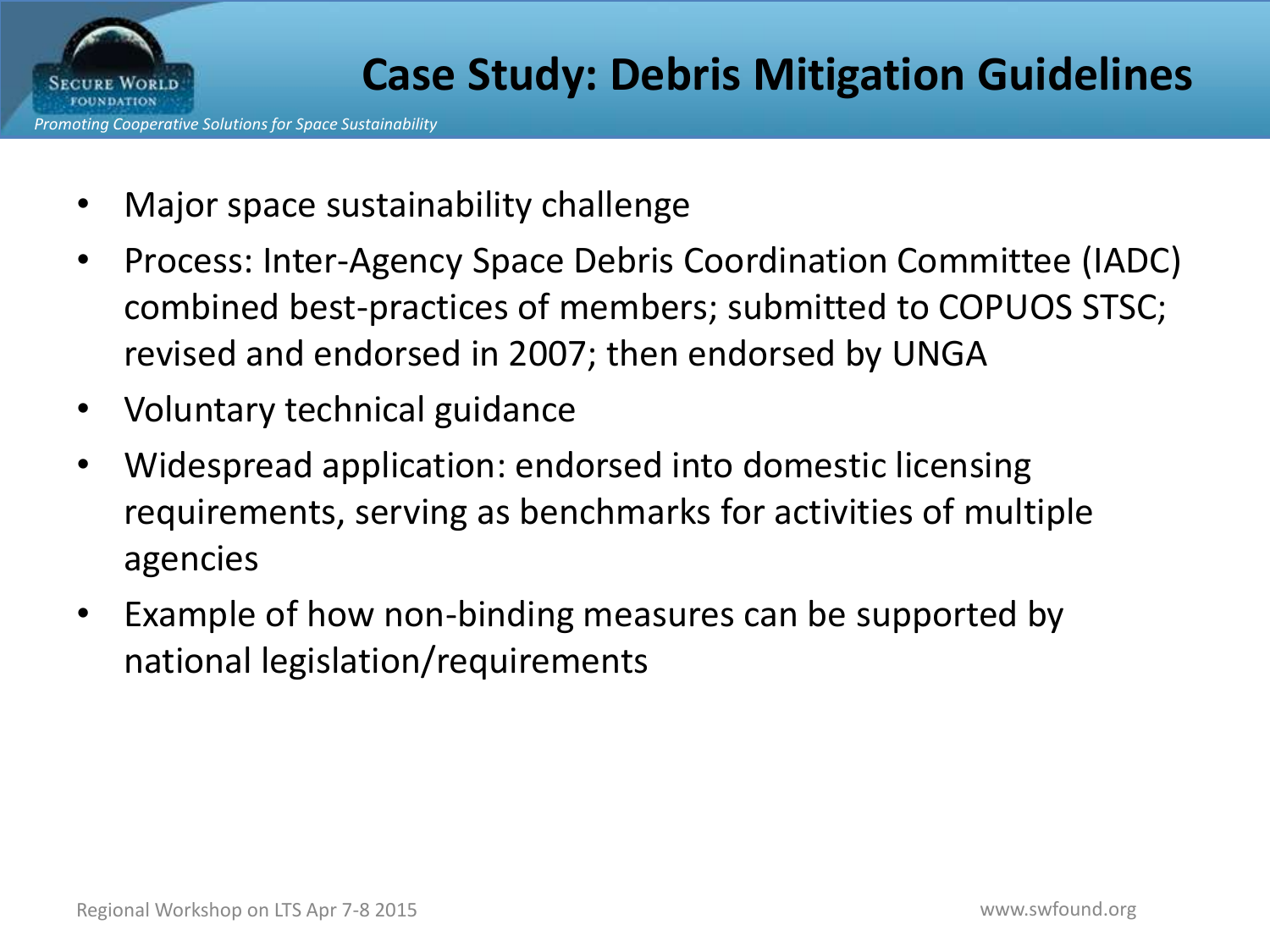

- Responsible behavior should be defined through international, cooperative mechanisms
- Involves both legally binding and non-legally binding efforts
- Often coupled with national legislation to enable enforcement
- Benefits of increased political flexibility of TCBMs and other norms – may lead to wider adoption, can be endorsed by nongovernmental actors, can serve as guidance to new actors
- Norms as promising, near-term steps to address emerging challenges: Active-debris removal, on-orbit servicing, natural resource extraction, etc.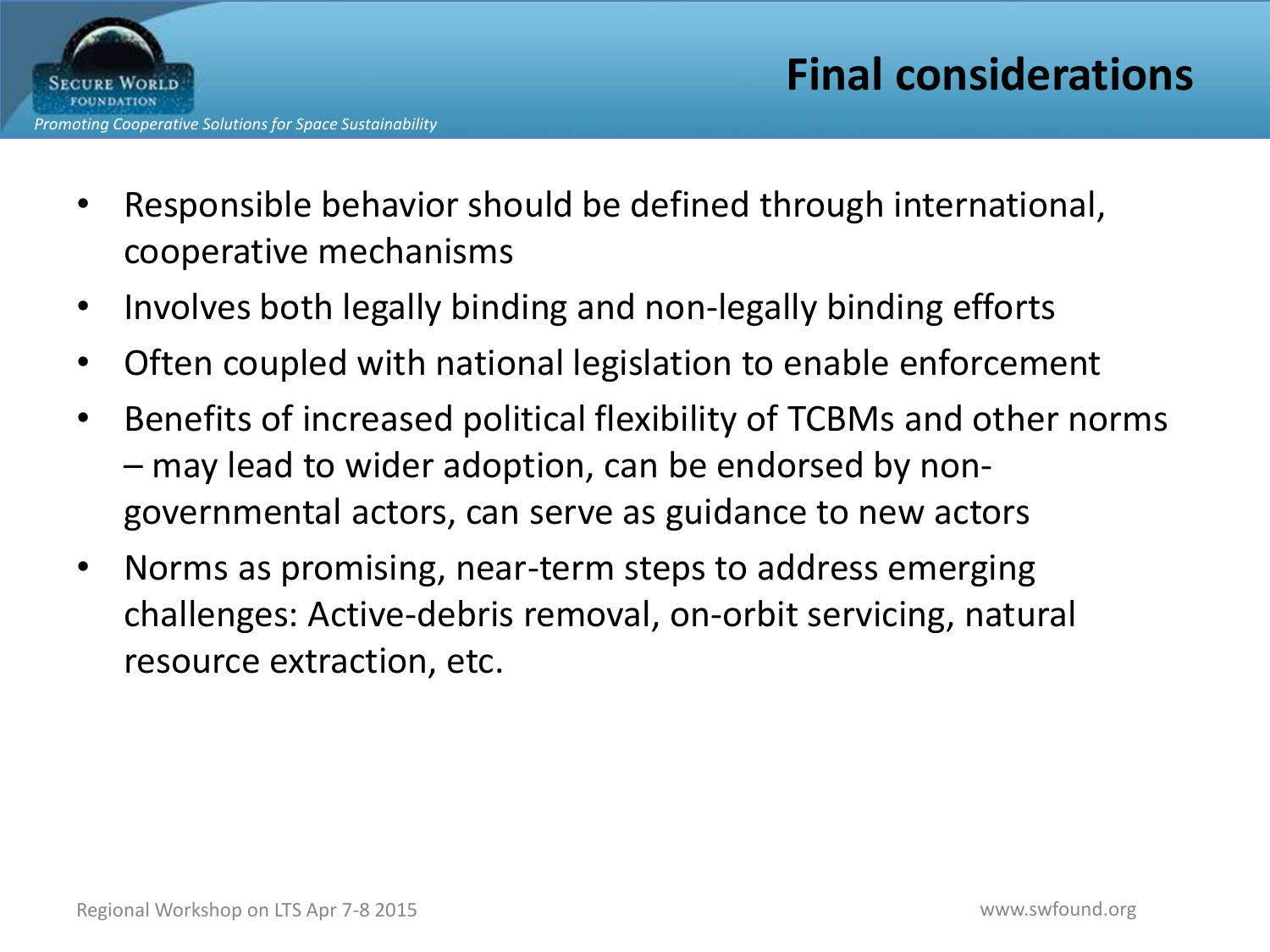

- SWF initiative <http://swfound.org/handbook/>
- Publication and website (next phase)
- Audience for the handbook:
	- States developing national space policies and regulations;
	- start-up companies, universities, and other non-governmental entities beginning their first foray into space activities.
- Goal: resource providing broad overview of the fundamental principles, laws, norms, and best practices for peaceful, safe, and responsible activities in space.
- Resource to maximize the positive benefits and minimize the negative consequences of the growth of new actors.